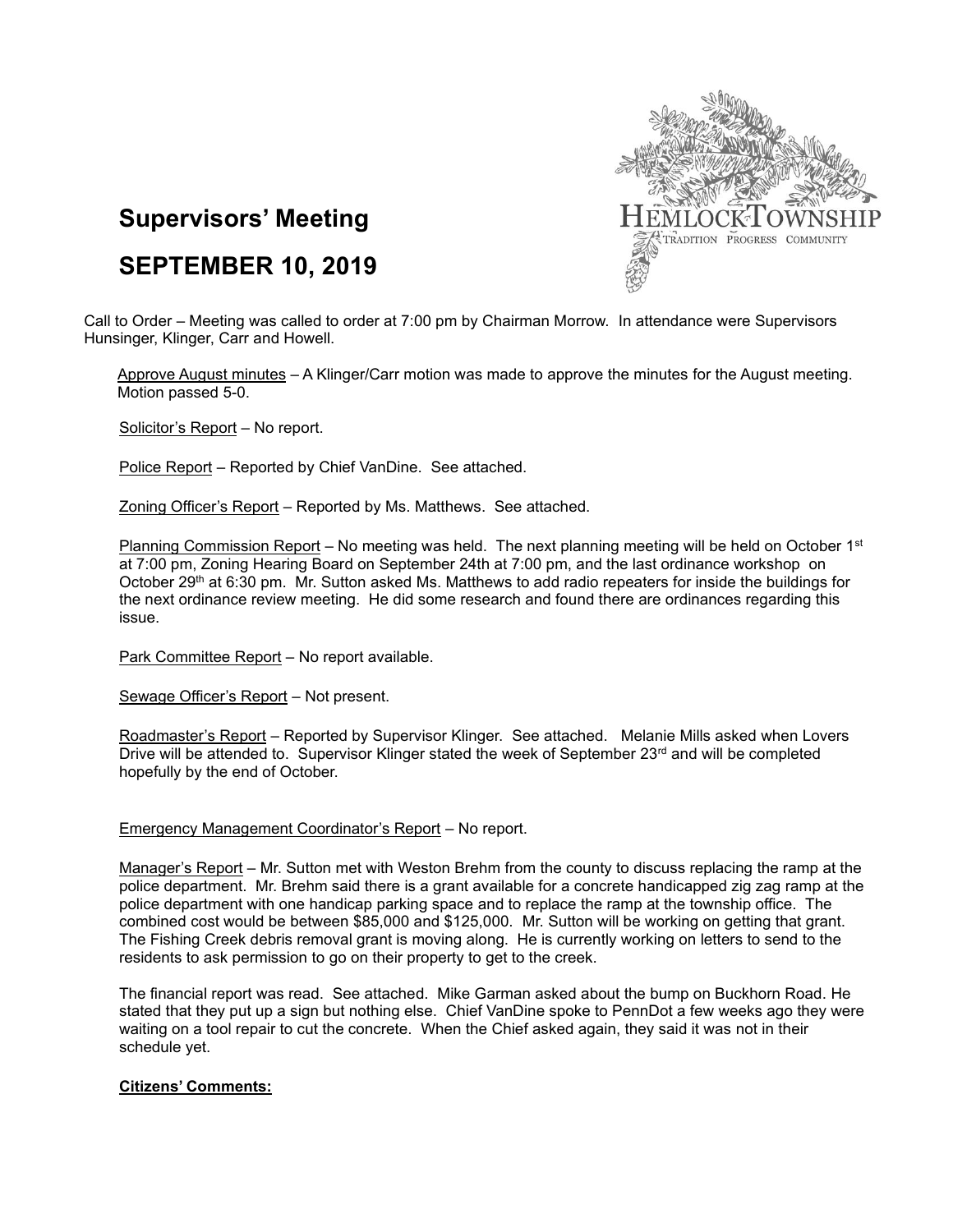**Melanie Mills, :** Looked at the meeting minutes from last month and pointed out that it should have read "scrape the back side of Lover Drive," not scrape the back of the Lover Drive as reported. She asked what time in the morning the road work will start. Supervisor Klinger said the stone won't be brought until about 8:00 am and that is when the work will start.

**Dennis Garrison, Spring Garden Ave:** Lunger Drive triangle has not been mowed. The visibility is poor especially for people coming out Creek Road. Supervisor Klinger will look at it and make sure it is mowed. Mr. Garrison asked permission of the board to use the vacant lot across the street for parking during the fair. Permission was given.

**Jane Hack, Walnut Street:** She asked when the demolition of the properties in Fernville will happen. Mr. Sutton stated that we are waiting for our engineers to complete the bid package so we can advertise. He is hoping for this to happen in the next few weeks. Ms. Hack also stated that there is a bag of clothing that was left on the porch of a house next door and the bag has melted. The smell is awful. Supervisor Klinger will check it out tomorrow. She also asked the status of Aldi's. Ms. Matthews told her that the township has completed the paperwork that was required. They are now waiting for the building permits**.**

### **Old Business:** None.

## **New Business:**

- 1. **Ordinance 09-10-2019 Millville Borough Police Contract** A motion to adopt the ordinance for the police contract for 2021 to 2025. On a Hunsinger/Morrow motion, Ordinance 09-10-2019 is approved. Motion passed 5-0.
- 2. **Resolution 09-10-2019 paper shredding – Township office** The secretary has items that need to be disposed of that are beyond their retention date. On a Carr/Klinger motion, Resolution 09-10-2019 is approved. Motion passed 5-0.
- 3. **PMRS – MMO - Minimum Municipal Pension Plan Contributions** Mr. Sutton is required to make the board aware of the plan's financial obligation for the coming year. The amount for the non-uniform pension is \$29,822.00 and the police pension is \$53,785.00. We will be reimbursed part of these costs.
- 4. **Klingerville Lane – right -of-way** Mr. Sutton stated that there has been an on-going problem with the Nancy Webb property at One Klingerville Lane. She will not allow the road crew to cut any brush on the right-of-way that is impeding driver's ability to see. Chief VanDine cannot get involved unless he is shown where the property lines are. Solicitor Lewis presented several different examples of Ms. Webb's disagreement with the township, PPL, etc. Supervisor Klinger stated that the parents of Ms. Webb deeded part of the property to the township. Ms. Webb claims that she and her husband owned the property, so her father did not have the right to deed anything. After further discussion, it was decided that Supervisor Morrow will research the deed and send a copy to Mr. Sutton.

### **Other Business:**

Mr. Sutton said that Brent Hock on Fairview Drive asked if there would be any grading, ditch cleaning, etc. near his home. Supervisor Carr suggested putting a little more crown, about 4%, so the water does not run down the road. Supervisor Klinger said it is graded every year. This was done two months ago along with the cleaning of the ditch. Supervisor Howell stated that there are quite a few potholes where Ikeler intersects Fairview Drive.